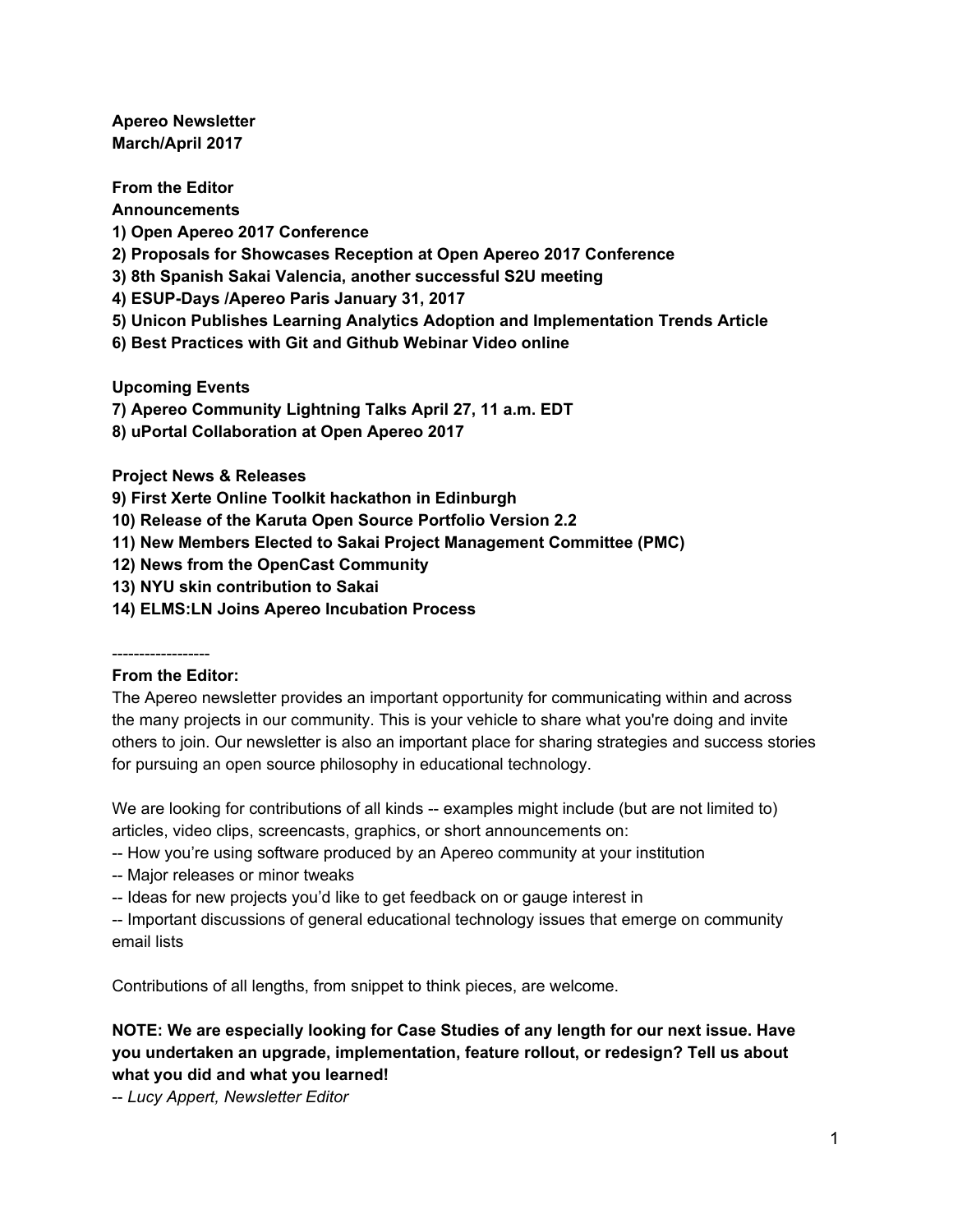#### **Announcements**

### **1) Open Apereo 2017 Conference June 4-7, Philadelphia, PA**

\_\_\_\_\_\_\_\_\_\_\_\_\_\_\_\_\_\_\_\_\_\_\_\_\_\_\_\_\_\_\_\_\_\_\_

The Open Source Conference for Education June 4 - June 7 at the Sheraton Society Hill Hotel in Philadelphia, PA [http://conference.apereo.org](http://conference.apereo.org/) #apereo17

The conference program is now available for Open Apereo 2017. The program includes many sessions ranging across all Apereo projects. Learn the latest project news and see how peers are using these tools to improve teaching, learning and research on their campus. Presentations will focus on leadership, advocacy, analytics, teaching and learning, identity management, and technology.

Don't forget to register today to take advantage of the early bird pricing (must register on or before May 5)

- Conference Registration[:](https://www.apereo.org/conferences/open-apereo-2017#registration) <https://www.apereo.org/conferences/open-apereo-2017#registration>
- Hotel Registration[:](https://www.apereo.org/conferences/open-apereo-2017#location) <https://www.apereo.org/conferences/open-apereo-2017#location>
- Conference Program[:](https://www.apereo.org/conferences/open-apereo-2017#schedule) <https://www.apereo.org/conferences/open-apereo-2017#schedule>

There are many things to see in Philadelphia! Check out the website for ideas to get you started a[t](https://www.apereo.org/conferences/open-apereo-2017#travel) [https://www.apereo.org/conferences/open-apereo-2017#travel.](https://www.apereo.org/conferences/open-apereo-2017#travel)

We look forward to seeing you! *Ian Dolphin, Executive Director, Apereo Foundation Laura McCord, Open Apereo 2017 Planning Committee Chair Jennifer Cummings, jenn@concentra-cms.com*

# **2) Proposals for Showcases Reception at Open Apereo 2017 Conference: DUE April 12**

We are currently accepting proposals for the Showcase Reception, to be held during Open Apereo 2017 on Tuesday, June 6th from 5:30PM - 7:00PM. This is a great opportunity for you to…

- Demonstrate a new tool or enhancement
- Showcase a case study, project outcome, or course design
- Give a poster presentation

\_\_\_\_\_\_\_\_\_\_\_\_\_\_\_\_\_\_\_\_\_\_\_\_\_\_\_\_\_\_\_\_\_\_\_

• Knock our socks off with something cool and exciting!

**The deadline to submit proposals for the Showcase Reception is April 12.** The program committee will review and accept submissions once the call for proposals has closed. The committee expects to have all proposals reviewed and final acceptances by the beginning of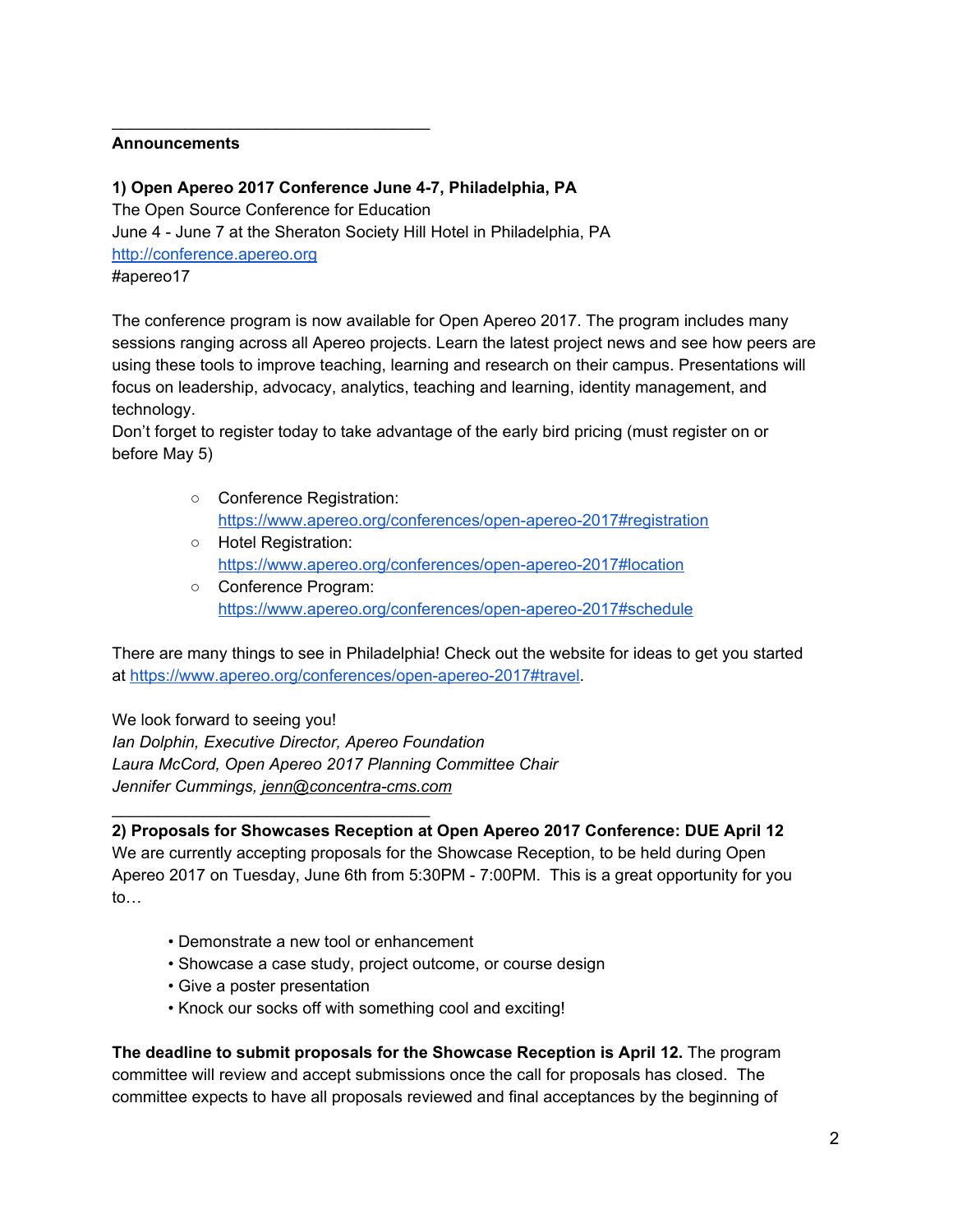May. If you need to make any changes to your proposal, before the cut off day of April 12, please contact apereocfp@concentra-cms.com.

## SUBMISSION GUIDELINES

- Develop a presentation title that communicates the core topic of your showcase demo.
- Use keywords to describe the content of your demo.
- Write a short, concise, easy-to-read, and print-ready abstract.
- Spell out all acronyms the first time mentioned.
- Use a clear and direct writing style.

\_\_\_\_\_\_\_\_\_\_\_\_\_\_\_\_\_\_\_\_\_\_\_\_\_\_\_\_\_\_\_\_\_\_\_

- Describe the larger implications of your demo's subject
- Persuade the reviewers of the value of your showcase demo's content.

Submit your proposal today a[t](http://tinyurl.com/n4jrret) **<http://tinyurl.com/n4jrret> !**

### **3) 8th Spanish Sakai Valencia, another successful S2U meeting**

The Opencast summit 2017 together with the 8th Sakai Spanish Users (S2U) meeting took place March 1-3, 2017 at the Universitat Politècnica de Valencia, Spain. We had a chance to learn about the state of the Apereo Opencast project and also strengthen the links within the Spanish Sakai project community.

The S2U is a group of Spanish Universities and commercial affiliates that work together to improve Sakai and collaborate with the community as a coordinated team. The aim of this group is to join efforts when working in Sakai fixes and improvements and to share experiences from their institutions.

The team holds an open weekly meeting in Spanish to discuss the relevant topics that affect Sakai. This time, it was a great opportunity to have the meeting face to face. Also, we had the chance to talk to the meeting's special guests, Charles Severance and Ian Dolphin. During this meeting, we talked about the future of Sakai and internationalization issues that concern all our institutions. We also conducted a complete review of the processes and workflows that the S2U is currently following, in order to find better ways to contribute improvements and fixes to the worldwide Sakai community.

Thanks to everyone who attended and looking forward to future collaboration. *-- S2U Team*

# **4) ESUP-Days /Apereo Paris January 31, 2017**

\_\_\_\_\_\_\_\_\_\_\_\_\_\_\_\_\_\_\_\_\_\_\_\_\_\_\_\_\_\_\_\_\_\_\_

As mentioned in a previous edition of this newsletter, the ESUP-Portail Consortium and the Apereo Foundation organized a joint conference on January 31st in Paris. With more than 110 attendees and dozens of people watching the live broadcast, the ESUP-Days /Apereo Paris event was once again an undeniable success, thanks to the speakers' expertise and insight. The range of topics covered throughout the day and the quality of each session were especially appreciated by the participants.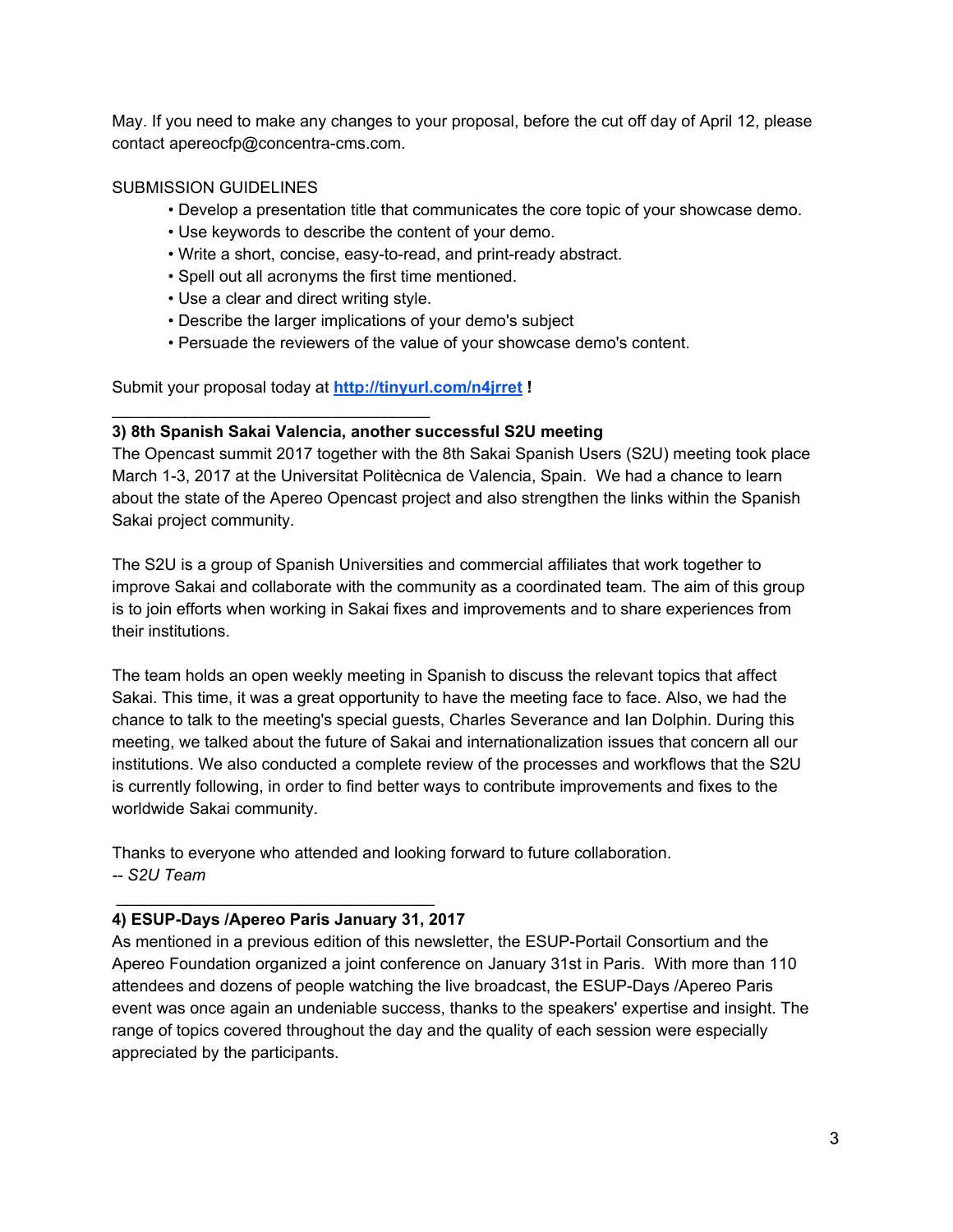Having said that, we are glad to let you know that this one-day conference was recorded in its entirety and that you can now (re)watch for yourself each and every session given that day, either in French or in English.

Come visit ou[r](https://www.esup-portail.org/wiki/pages/viewpage.action?pageId=608043012) [website](https://www.esup-portail.org/wiki/pages/viewpage.action?pageId=608043012) to download the presentation materials (slides, notes,...) and/or access the captured sessions. Be sure to check them out to learn more about projects (CAS, uPortal, Karuta, OAE, Pod, etc.), discover new initiatives (Learning Analytics in France) or simply hear speakers share their stories and valuable practical experience & knowledge.

## **5) Unicon Publishes Learning Analytics Adoption and Implementation Trends Article**

Lindsay Pineda, Senior Implementation Consultant at Unicon, and Patrick Lynch, a UK colleague, traveled throughout the UK in 2016. Lindsay and Patrick conducted readiness assessments to determine the organizational and technical considerations institutions needed to address to pave the way for successful learning analytics initiatives.

The article includes observed organizational trends among institutions in regards to culture, process, and communication. In addition, they discovered technical trends related to aspects including data, infrastructure, and integration. The article explains the trends in detail, along with an outline of the readiness assessment process and the concluding results on how ready the institutions are when it comes to learning analytics. Read the article and download a copy of the article PDF a[t](http://www.unicon.net/about/articles/learning-analytics-adoption-and-implementation-trends)

[www.unicon.net/about/articles/learning-analytics-adoption-and-implementation-trends.](http://www.unicon.net/about/articles/learning-analytics-adoption-and-implementation-trends) *-- Lisa Di Pietro*

# **6) Best Practices with Git and Github Webinar Video online**

\_\_\_\_\_\_\_\_\_\_\_\_\_\_\_\_\_\_\_\_\_\_\_\_\_\_\_\_\_\_\_\_\_\_\_

\_\_\_\_\_\_\_\_\_\_\_\_\_\_\_\_\_\_\_\_\_\_\_\_\_\_\_\_\_\_\_\_\_\_\_

\_\_\_\_\_\_\_\_\_\_\_\_\_\_\_\_\_\_\_\_\_\_\_\_\_\_\_\_\_\_\_\_\_\_\_

Video from the Apereo Webinar on best practices with Git and Github is now available on the Apereo YouTube channel a[t](http://youtu.be/l-5N89Rpsq0?a) [youtu.be/l-5N89Rpsq0?a](http://youtu.be/l-5N89Rpsq0?a) . Thanks to Matthew Buckett, University of Oxford and Sakai PMC, and Misagh Moayyed of the CAS PMC and Unicon for an informative session. Suggestions for other topics are always very welcome. Please send them to ian.dolphin@apereo.org

### **Upcoming Events**

# **7) Apereo Community Lightning Talks April 27, 11 a.m. EDT**

Please plan to join us on Thursday, 27 April 2017, at 11 am Eastern [1] for a Lightning Talks presentation covering a number of ideas in the Apereo community.

Ideas being pitched:

- Sakai Student Grade Report Visualization Alan Regan, Pepperdine University
- Sakai EvalSys Tool -the provisional tool in Sakai that provides functionality for campus wide course evaluations, ad hoc surveys, and other survey functions - Martin Ramsay, LAMP Consortium
- Reimagining the Sakai Manage Tools feature Matt Burgess, University of Virginia
- Sakai CLOG contrib tool enhancement CLOG is a Contrib tool that can be used in Sakai for blogging. - Robert Hackey, Providence College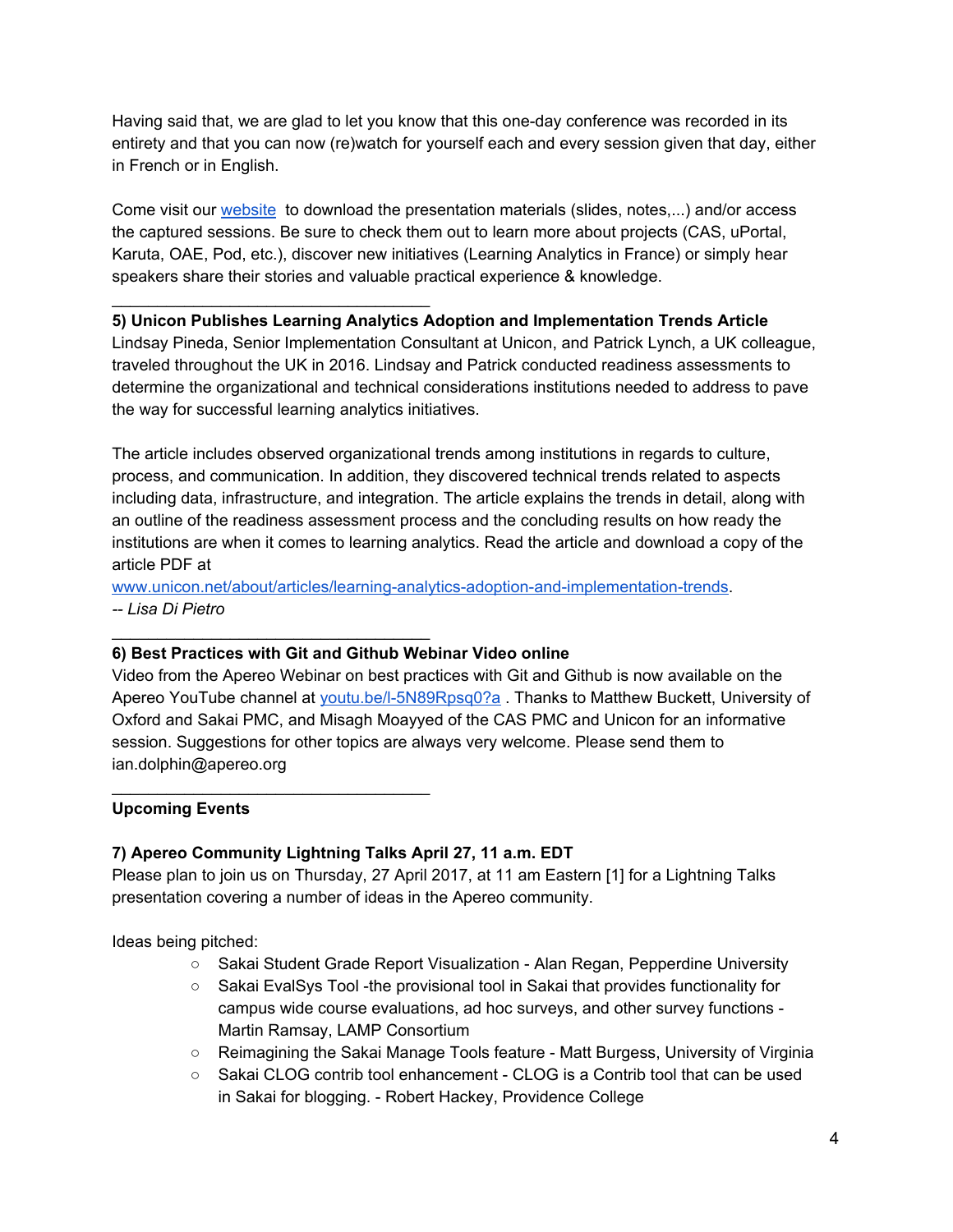- Sakai Simplified Installer Packages Yonah Feinstein, Pepperdine University
- Student interactions with Sakai xAPI and Apereo Open LRS Pat Miller, Notre Dame

The session will be recorded and published on the Apereo Youtube channel [2].

NB: Though all these talks are Sakai related, all Apereo projects are invited to pitch ideas at Lightning Talks. Please contact farm@apereo.org to indicate your interest in making a pitch at a future Lightning Talks event.

[1] Lightning Talk time and date for your time zone:

[https://www.timeanddate.com/worldclock/fixedtime.html?msg=Apereo+Lightning+Talks&iso=2017](https://www.timeanddate.com/worldclock/fixedtime.html?msg=Apereo+Lightning+Talks&iso=20170427T11&p1=207&ah=1) [0427T11&p1=207&ah=1](https://www.timeanddate.com/worldclock/fixedtime.html?msg=Apereo+Lightning+Talks&iso=20170427T11&p1=207&ah=1)

[2] Apereo Youtube channel [-](https://www.youtube.com/channel/UCzDbnWaP_5kd6HpvDUjoT4Q) [https://www.youtube.com/channel/UCzDbnWaP\\_5kd6HpvDUjoT4Q](https://www.youtube.com/channel/UCzDbnWaP_5kd6HpvDUjoT4Q) *-- Apereo FARM group*

## **8) uPortal Collaboration at Open Apereo 2017**

\_\_\_\_\_\_\_\_\_\_\_\_\_\_\_\_\_\_\_\_\_\_\_\_\_\_\_\_\_\_\_\_\_\_\_

As you plan your travel to Open Apereo, consider staying for the uPortal Collaboration days Wednesday afternoon and Thursday immediately following the conference. This is an opportunity for people with an interest in uPortal to gather, discuss, and work together. In the past we have used this time for ad hoc discussion on topics of interest, hashing out the road map, working together on mutual problems, or demoing and getting feedback on projects we are working on back home. Whether you are a developer, administrator, designer, or project manager, bring your laptop and spend some quality time discussing and working with other uPortal colleagues!

What would you like to see happen during this meetup? What would you like to work on? What would you like to discuss? Please add your thoughts to <https://goo.gl/HYVe88>and plan on joining us!

*— uPortal Steering Committee*

\_\_\_\_\_\_\_\_\_\_\_\_\_\_\_\_\_\_\_\_\_\_\_\_\_\_\_\_\_\_\_\_\_\_\_

### **Project News & Releases**

# **9) First Xerte Online Toolkit Hackathon in Edinburgh**

We are very exited about the work done during the first ever Xerte Online Hackathon held March 14 - March 17 in Edinburgh. Developers from the UK, Norway, Belgium, and the Netherlands gathered in Edinburgh during these 4 days to meet each other and coordinate plans for the next release(s).

Subjects being discussed and worked on included (in no particular order):

- Update of Look and Feel
- More logical rearrangement of the many optional parameters
- New page types
- Tracking and reporting (and xAPI support)

\_\_\_\_\_\_\_\_\_\_\_\_\_\_\_\_\_\_\_\_\_\_\_\_\_\_\_\_\_\_\_\_\_\_\_

- New themes and adding themes for Bootstrap template
- *-- Tom Reijnders*

### **10) Announcing the Release of the Karuta Open Source Portfolio Version 2.2**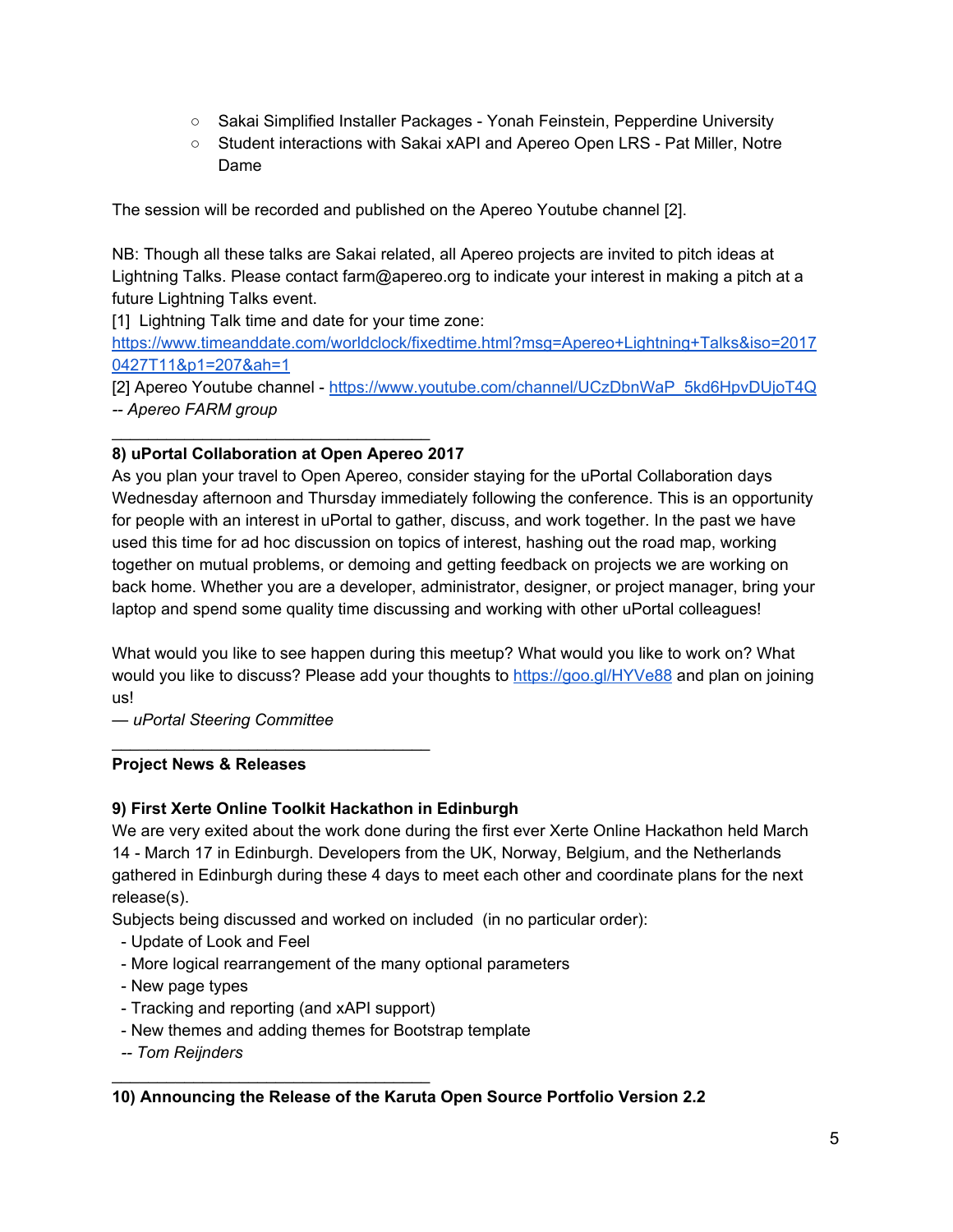The Karuta project, under the umbrella of the Apereo Foundation, is pleased to announce the release of version 2.2 of the Karuta Open Source Portfolio. Karuta offers a simple and flexible way for portfolio designers to customize portfolio workflows for learning, assessment, reporting, and showcasing. This fifth release of Karuta has undergone extensive testing and includes many features useful for a full implementation.

## **Functionalities**

- Designers can set the maximum number of words in a text field.
- Users can click on the text editor for a full page view.
- Designers may grant users permission to invite others via email to edit their portfolios.
- Reports can be used in much more sophisticated ways to create dashboards and aggregated reports.

### Admin and Designers

- Designers can use batch files to create users and portfolios and to share portfolios with roles and/or individual users.
- $\circ$  In implementations of more than 100 portfolios, the admin page is optimized by limiting the loading of portfolios to only those projects that are open.
- The admin and designers can search portfolios by code, and users by login, first name, and last name.

## **Technical**

- There has been a complete reorganization of the karuta-core code and files configuration.
- Float support in reports allows the export of data using semicolons or commas.
- The batch process can be used to create and edit user groups for sharing portfolios, as well as to launch javascript functions for ad hoc development..

# **Karuta Benefits**

*Simple.* Teaching and learning (T&L) designers can quickly build portfolio workflows by creating pages, adding different resources (text, document, comments, rubrics, embed resources, email, etc.), and assigning their use to various roles (student, evaluator, etc.).

*Flexible.* Karuta has no a priori structure. The T&L designer has full control and can build sophisticated portfolio workflows and reports with a minimum of training. No code development is required. All types of portfolios are supported (learning, assessment, showcase, etc.).

*Iterative.* Karuta is built for quick review and revision. Design a portfolio, test it in faculty meetings, make changes, run a small pilot, check the data in reports.

*Powerful.* Karuta has advanced features for creating rubrics, user menus, summary pages, forms, help, reports, sharing, and peer evaluation.

*Mobile Device Ready*. Karuta is responsive design-ready and can be displayed on computers, tablets, or smartphones.

*Multilingual.* Karuta can support many languages and has already been set up for English, French, and Japanese. Language customization can be accomplished quickly. A special version of Karuta supports portfolios with multilingual interface commands and forms, images, or documents made available in a chosen language.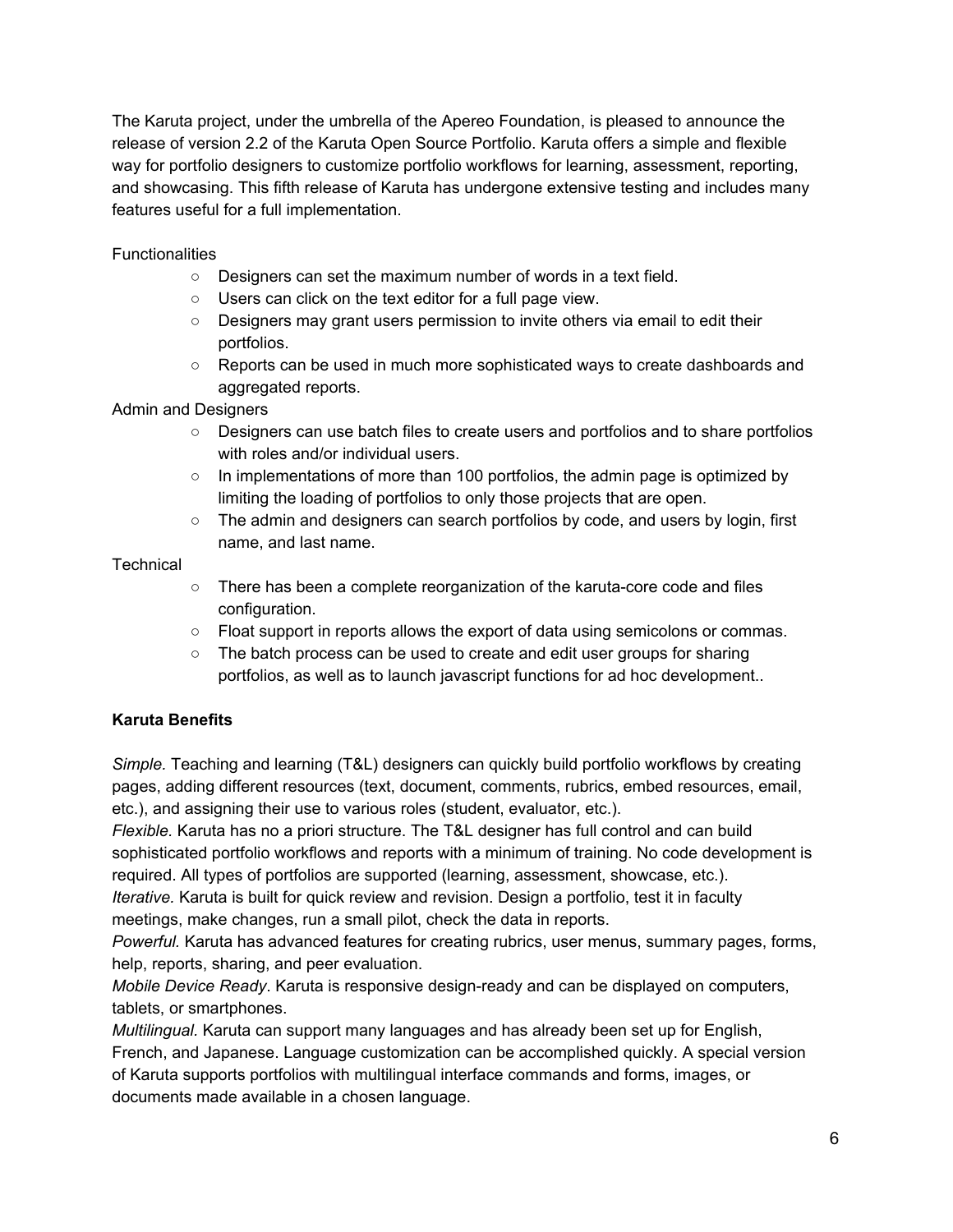*Technology.* jQuery javascript front end, Twitter Bootstrap, MySQL, ORACLE, REST API.

Try Karuta: <http://eportfolium.com/karuta>

Participate as a student, classroom teacher, or supervisor in different types of portfolios. Or design your own portfolio process.

Get the code: <https://github.com/karutaproject>

Get the documentation for installation[:](https://github.com/karutaproject/karutaproject/wiki) <https://github.com/karutaproject/karutaproject/wiki> Follow us:

On Google+: KARUTA ePortfolio On Twitter: KarutaOSP Get in touch: info@karutaproject.org

Subscribe to our mailing lists: karuta-news@apereo.org Subscribe by sending an empty email to karuta-news+subscribe@apereo.org karuta-dev@apereo.org Subscribe by sending an empty email to karuta-dev+subscribe@apereo.org

### **Thanks!**

We would like to acknowledge the financial support of our current partners: Kyoto University, IUT-2 Grenoble, and HEC Montréal, and the work of individuals who are responsible for this fifth release: Olivier Gerbé, Nobry Ouk, and Isabelle Roy - HEC Montréal Janice Smith and Sean Keesler - Three Canoes LLC Thi Lan Anh - ePortfolium Eric Giraudin and Marc Vassoille - Institut universitaire de technologie IUT-2 Grenoble. *-- Janice Smith*

### **11) New Members Elected to Sakai Project Management Committee (PMC)**

I am pleased to announce four new members elected to the Sakai Project Management Committee (PMC). Here are the new members and the nomination details for each:

### **Wilma Hodges, Longsight**

\_\_\_\_\_\_\_\_\_\_\_\_\_\_\_\_\_\_\_\_\_\_\_\_\_\_\_\_\_\_\_\_\_\_\_

Wilma has been a long-time community supporter and Apereo Fellow. She leads the documentation effort, participates in the Apereo FARM effort, leads the Sakai Virtual Conference, and participates in the Sakai Marketing effort and other community activities.

### **Dede Hourican, Marist**

A long term community member, Dede has most recently directed focus on quality assurance with participation in the Sakai QA committee, bringing a team of Marist student employees to bear on the process, and teaching them about open source software, global communities and building future sakaigers.

### **Diego del Blanco, Unicon**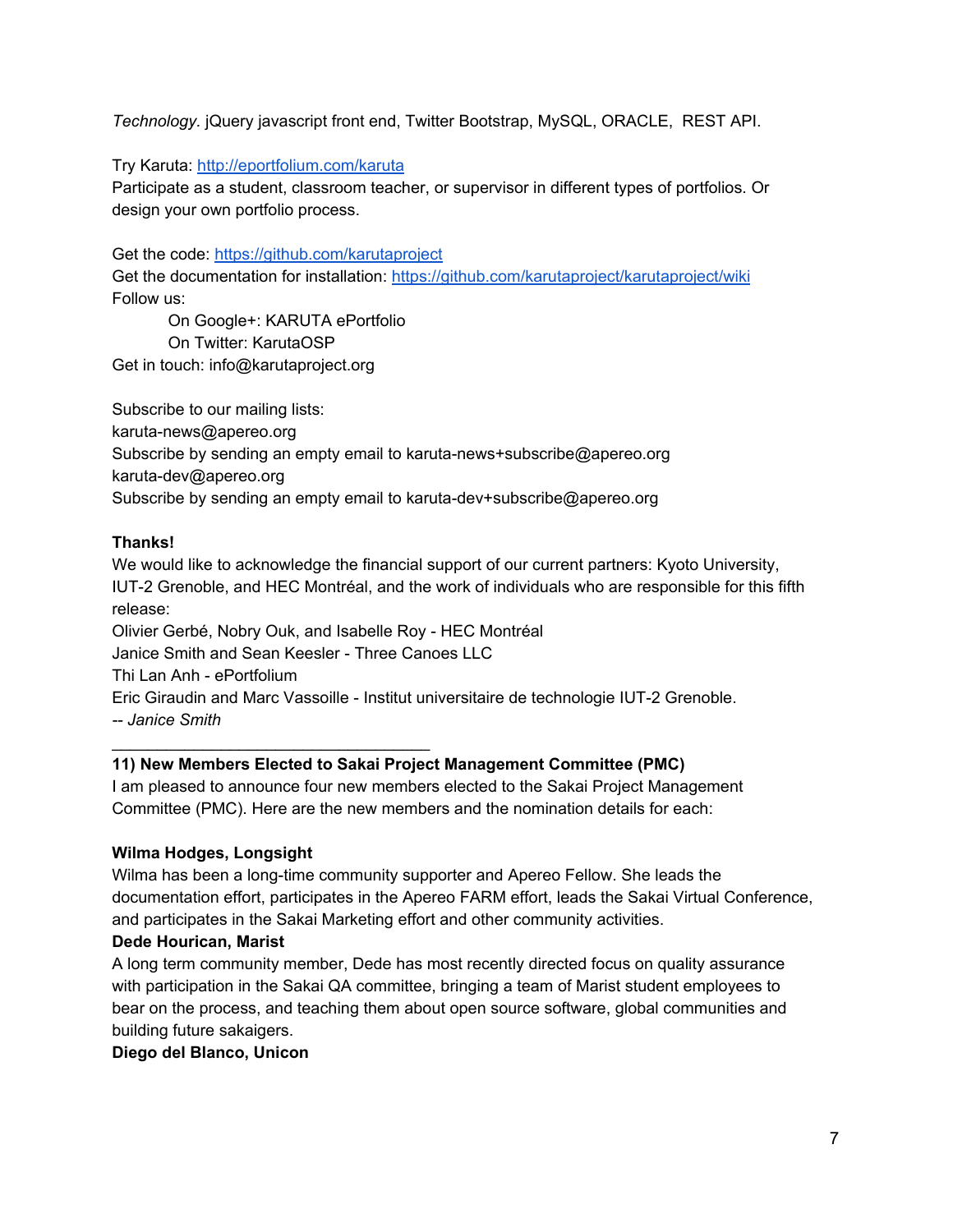Diego has been very active in the Sakai community for some time now and is an Apereo Fellow. He has been a regular attendee of the weekly calls, made significant contributions to Sakai 11, and put in some large features for 12.

### **Shawn Foster, Western**

Shawn is highly active on community calls, provides code contributions, and is tightly connected with the very important usability and accessibility efforts within the Sakai community.

PMC membership is reflective of significant contributions to the community and a dedication to the shared goals of the Sakai community.

In terms of what PMC membership "means", the PMC members are already active members in the various groups in the Sakai/Apereo community (QA, Core Team, Marketing, FARM, Accessibility, Teaching and Learning, etc.). Most of the decisions about Sakai are made in those groups without any need for the PMC to take a vote or render an opinion because we believe that those closest to the actual work should make decisions regarding the work whenever possible.

The PMC gets involved when there is a significant or broader issue or a decision needs to be made regarding Sakai's direction or resource expenditure by Apereo on behalf of Sakai [3]. The PMC does all of its work in full view of the community on a public list [4] except for votes on new PMC members.

Please join me in thanking these new PMC members for their past, present, and future contributions to Sakai and welcoming them as the newest members of the Sakai PMC [5].

P.S. We are still updating the web site with pictures and bios for the new members.

[1[\]](https://confluence.sakaiproject.org/display/PMC/Governance) <https://confluence.sakaiproject.org/display/PMC/Governance>

- [2[\]](https://www.apereo.org/content/bylaws) <https://www.apereo.org/content/bylaws>[Article IX]
- [3[\]](https://groups.google.com/a/apereo.org/forum/#%21topic/sakai-pmc/LME7vot-oMU) [https://groups.google.com/a/apereo.org/forum/#!topic/sakai-pmc/LME7vot-oMU](https://groups.google.com/a/apereo.org/forum/#%21topic/sakai-pmc/LME7vot-oMU)
- [4[\]](https://groups.google.com/a/apereo.org/forum/#%21forum/sakai-pmc) [https://groups.google.com/a/apereo.org/forum/#!forum/sakai-pmc](https://groups.google.com/a/apereo.org/forum/#%21forum/sakai-pmc)
- [5[\]](https://sakaiproject.org/project-leadership) <https://sakaiproject.org/project-leadership>

*-- Chuck Severance*

### \_\_\_\_\_\_\_\_\_\_\_\_\_\_\_\_\_\_\_\_\_\_\_\_\_\_\_\_\_\_\_\_\_\_\_ **12) News from the OpenCast Community**

### **-- 2017 Opencast Summit**

More than 80 registered participants joint the 2017 Opencast Summit at Universitat Politècnica de València, which saw the first day as a joint meeting with the Spanish Sakai/Apereo community, with 15 institutions represented. We had a packed programme well-fed from 50 proposals plus a second "unconference" track composed of a dozen suggested topics. Plus there was time to meet, talk, and discuss informally, not least thanks to our hosts at UPV. Recordings are available at

[https://replay.teltek.es/opencast2017/.](https://replay.teltek.es/opencast2017/)

*–Olaf Schulte*

### **-- Funding of core positions**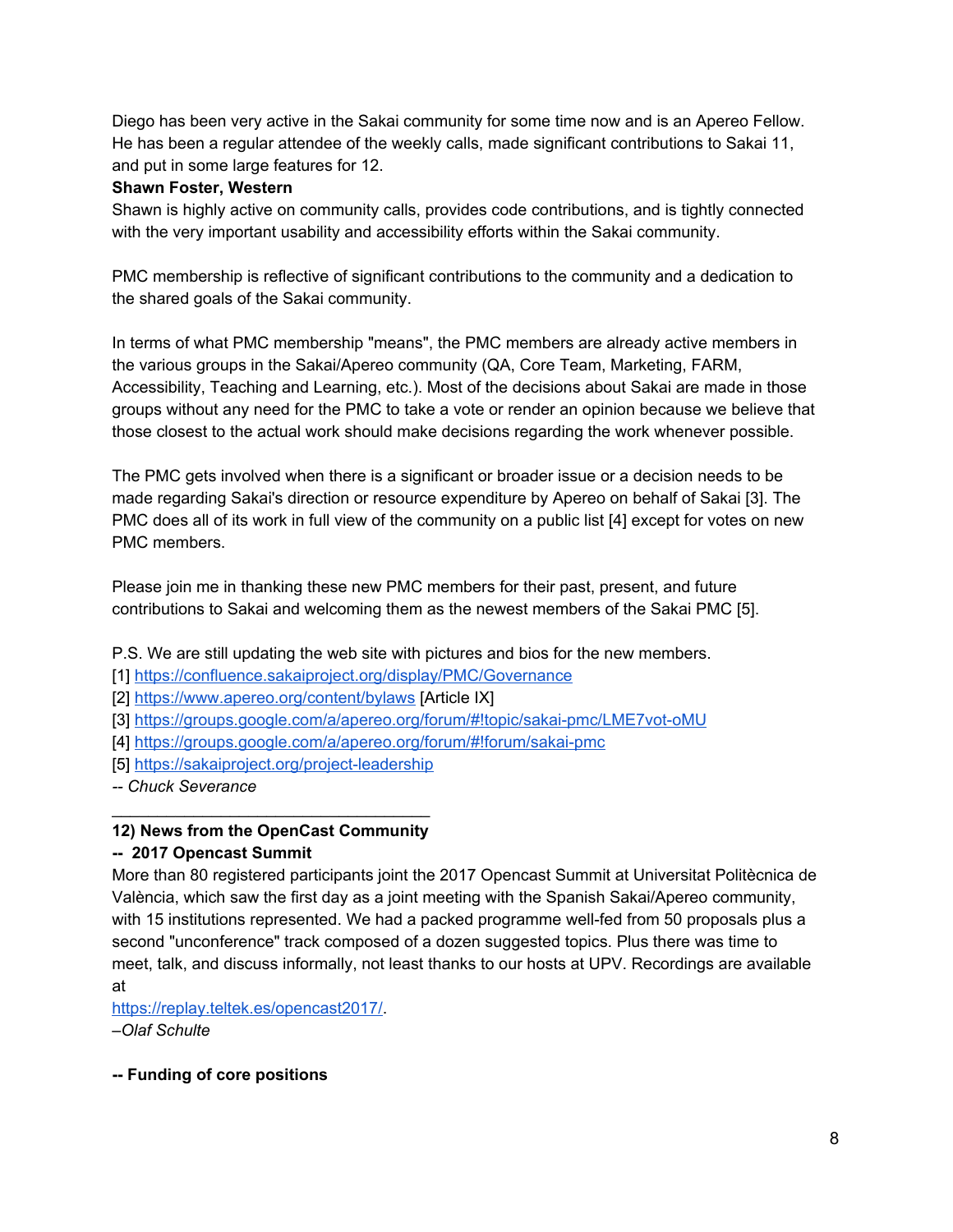The Opencast Board succeeded in collectively funding two core Opencast community positions for 2017: Thanks to the University of Manchester, ETH Zurich and a number of other institutions, Greg Logan now serves as a full-time Opencast Community QA Manager. Additionally, ELAN e.V. (University of Osnabruck) has confirmed Lars Kiesow will continue his work for Opencast and the Opencast community, helping with release management, managing Opencast infrastructure, and documentation on a part-time basis. –Olaf Schulte

### **-- Opencast Adoption**

For smaller Open Source products, marketing and advertising is a tough job on a variety of grounds, lack of resources being one of them. What Opencast struggled with even more though was the lack of information on how much traction the product has, i.e. how many users we have. In the early days, Opencast (Matterhorn) used to ping back home every now and then, so we could estimate figures based on that. The feature was disabled, however, at the request of the community a couple of years later, so any inquiry as to the adoption Opencast had to remain unanswered - or was based on assumptions and gut feelings. Things changed once the University of Osnabruck set up their Opencast RPM to support institutions with their installation process. It proved to be very successful despite the fact one had to register for that RPM -which today is one of the two sources we have when it comes to Opencast dissemination. We of course do not assume any use of the RPM is equivalent to "using Opencast", but it's not only "better than nothing" but also a vantage point when it comes to improving the installation process. The other source of information is our Nexus proxy which most standard installations will call for Maven dependencies - we take that as an indication Opencast was built. Again, this is not adoption in terms of "usage"; but together, these sources of information let us know we're not alone - and they help us produce wonderful maps:

[https://drive.google.com/open?id=1\\_GQmB7eKIx5G0YIGzQNhBBIpIi8&usp=sharing](https://drive.google.com/open?id=1_GQmB7eKIx5G0YIGzQNhBBIpIi8&usp=sharing) *–Olaf Schulte, Lars Kiesow*

### **-- Save the date: Meeting of the German speaking Opencast community**

The annual meeting of the german speaking Opencast community will be on November 6th and 7th at the TU Ilmenau. If you are interested, please save the date. *–Rüdiger Rolf*

### **-- Opencast Board Elections**

The current Opencast Board has been confirmed by the community for another year with over 90% approval. The main focus on the upcoming period will be to update the Opencast governance structure.

*–Rüdiger Rolf*

### **13) NYU Skin Contribution to Sakai: Video Resource**

\_\_\_\_\_\_\_\_\_\_\_\_\_\_\_\_\_\_\_\_\_\_\_\_\_\_\_\_\_\_\_\_\_\_\_

Over the past few weeks, the NYU team, Longsight, and others have been contributing elements of the NYU skin back to community master. We've done so based on discussions at Sakai camp and in various community calls, as well as in response to requests from individual institutions. The goal is to provide improved usability and a clean, modern look and feel for the default Sakai 12 skin.